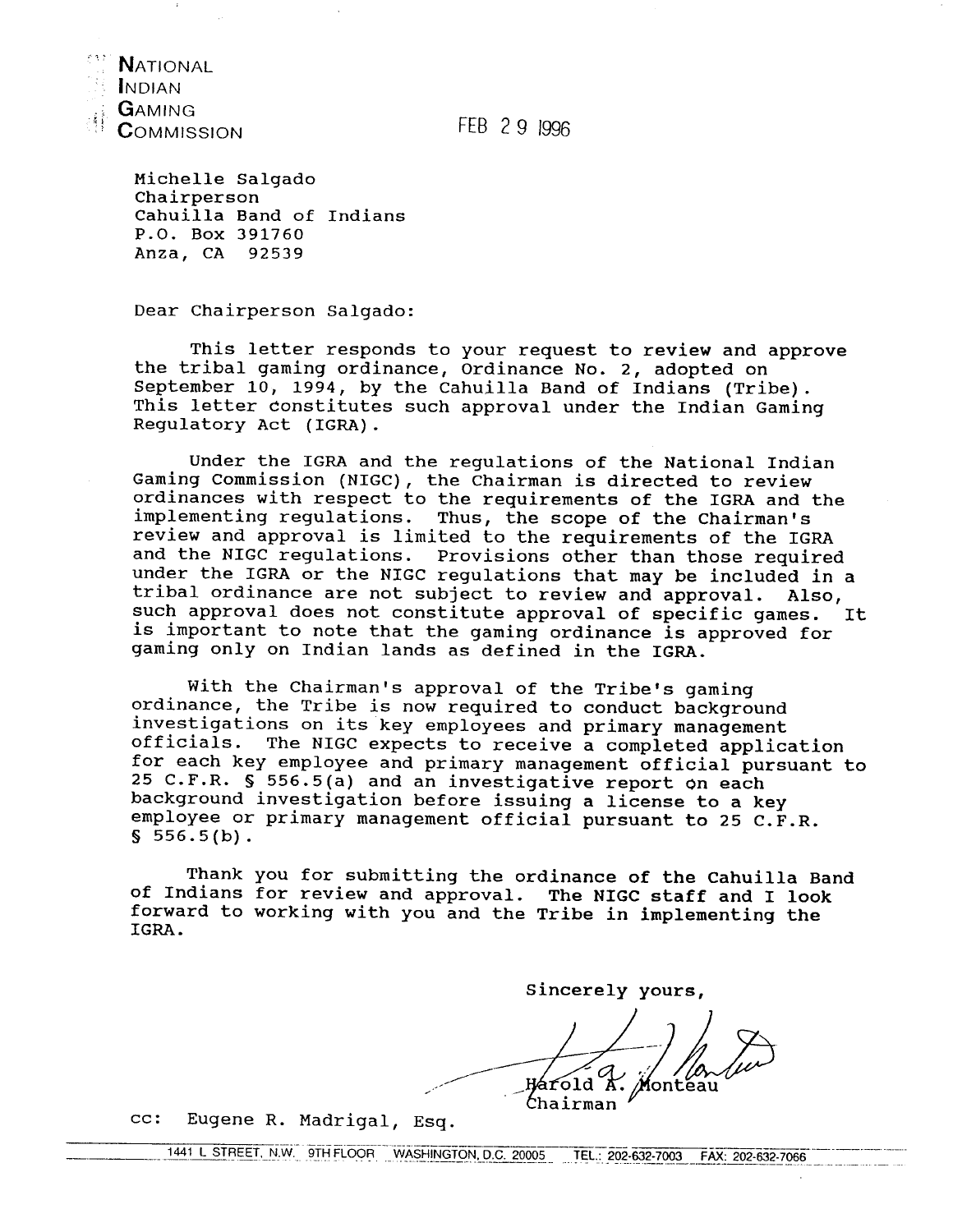# **CAHUILLA BAND OF INDIANS CLASS I1 GAMING ORDINANCE**

# **I. Purpose**

**The General Council of the Cahuilla Band of Indians (hereafter !!Tribeu** ) , **exercising its governamental powers as a sovereign Tribe to enact ordinances, hereby enacts this Ordinance in order to set the terms for the conduct of Class I1 gaming operations on tribal lands.** 

### **11. Gamins Authorized**

**Class I1 gaming as defined in the ,Indian Gaming Regulatory Act. P.L. 100-447, 25 U.S.C. Section 2703 (8) ("IGRAW) and by the regulations promulgated by the National Indian Gaming Commission at 25 C.F.R. 502.3 (as published in the Federal Register at 57 FR 12382-12393, April 9, 1992) is hereby authorized.** 

# **111. Ownershin of Gaminq**

**The Tribe shall have the sole propriety interest in and responsibility for the conduct of any gaming operation authorized by this Ordinance.** 

# IV. Use of Gaming Revenue

**A. Net revenues from class I1 gaming shall be used only for the following purposes: to fund tribal government operations and programs; provide for the general welfare of the Tribe and its members; promote tribal economic development; donate to charitable organization; or help fund operations of local government agencies.**  -

**B. If the Tribe elects to make per capita payments to tribal members, it shall authorize such payment only upon approval of a plan submitted to the Secretary of Interior under 25 U.S.C. 2710 (b) (3).** 

## **V. Audit**

**A. The Tribe shall cause to be conducted annually an independent audit of gaming operations and shall submit the resulting audit reports to the National Indian Gaming commission.** 

**B. All gaming related contracts that result in the purchase of supplies, services, or concessions in excess of \$25,000.00 annually, except contracts for professional legal and accounting services, shall be specifically included within the scope of the audit that is described in subsection A above.**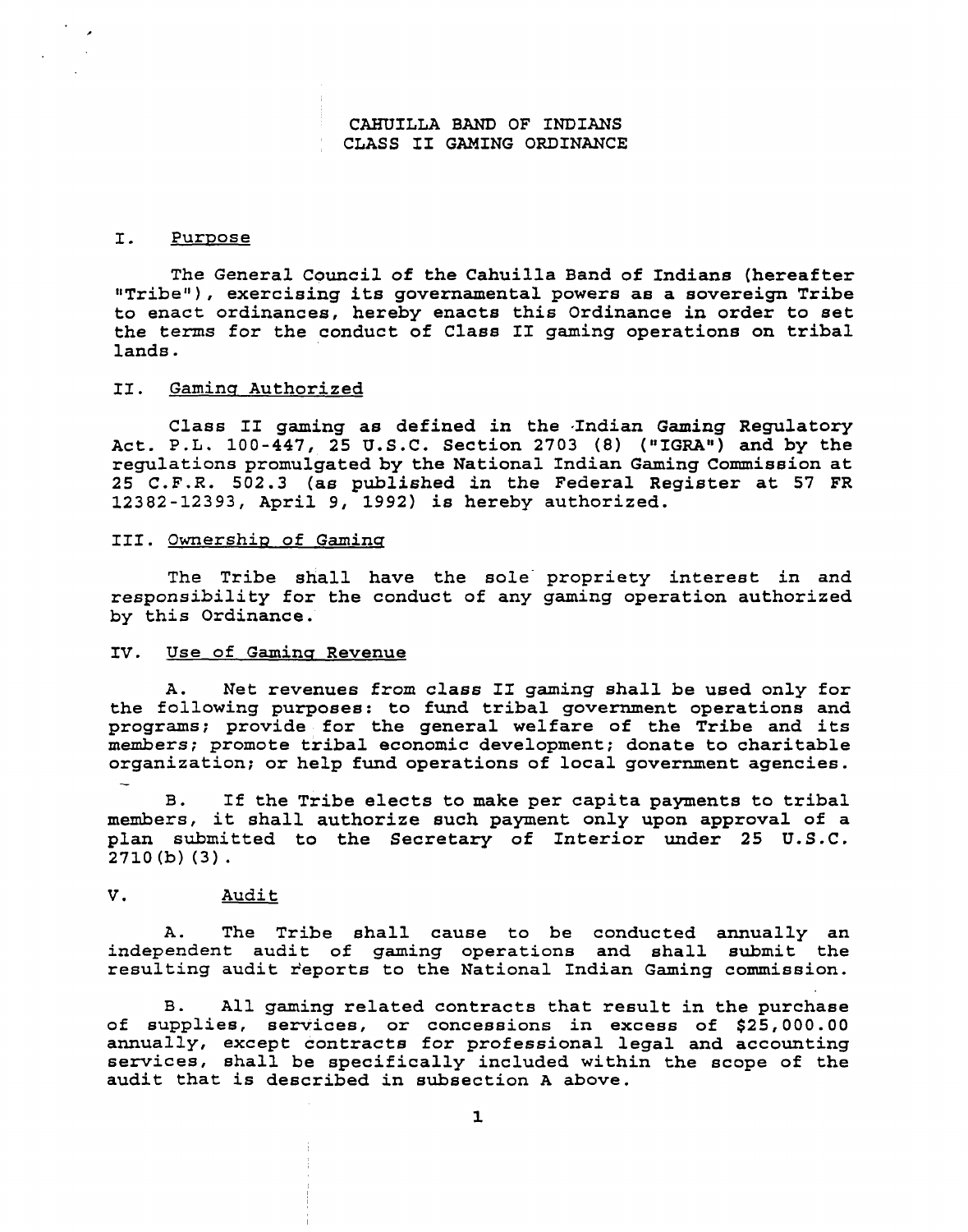#### **VI. Protection of the Environment and Public Health and Safety**

**Class 11 gaming facilities shall be constructed, maintained and operated in a manner that adequately protects the environment and the public health and safety.** 

#### VII. Licenses for Key Employees and Primary Management Officials

**The Tribe shall ensure that the policies and procedures set out in this section are implemented with respect to key employees and primary management officials employed at any Class I1 gamine enterprise operated on Indian lands:** 

**A. Definitions** 

**For the purposes of this section, the following definitions apply:** 

- **1. Key emvlovee means** 
	- **(a) A person who performs one or more of the following functions:** 
		- $(1)$ **Bingo caller;**
		- **Counting room supervisor;**   $(2)$
		- $(3)$ **Chief of security;**
		- **Custodian of gaming supplies or cash;**
		- **Floor manager;**
		- $(6)$ **Pit boss;**
		- $(7)$ **Dealer;**
		- **Croupier;**
		- $(9)$ **Approval of credit; or**
		- **Custodian of gambling devices including persons with access to cash and accounting records within such devices;**
	- **(b) If not otherwise included, any other person whose total cash compensation is in excess of**  \$ **50,000, per year; or**
	- **(c) If not otherwise included, the four most highly compensated persons in the gaming operation.**
- **(2) Primarv manaeement official means** 
	- **(a) The person having management responsibility** \ **for a management contract;**
	- **(b) Any person who has authority;** 
		- **(1) To hire and fire employees; or**
		- **(2) To set up working policy for the gaming**

 $\mathbf{2}$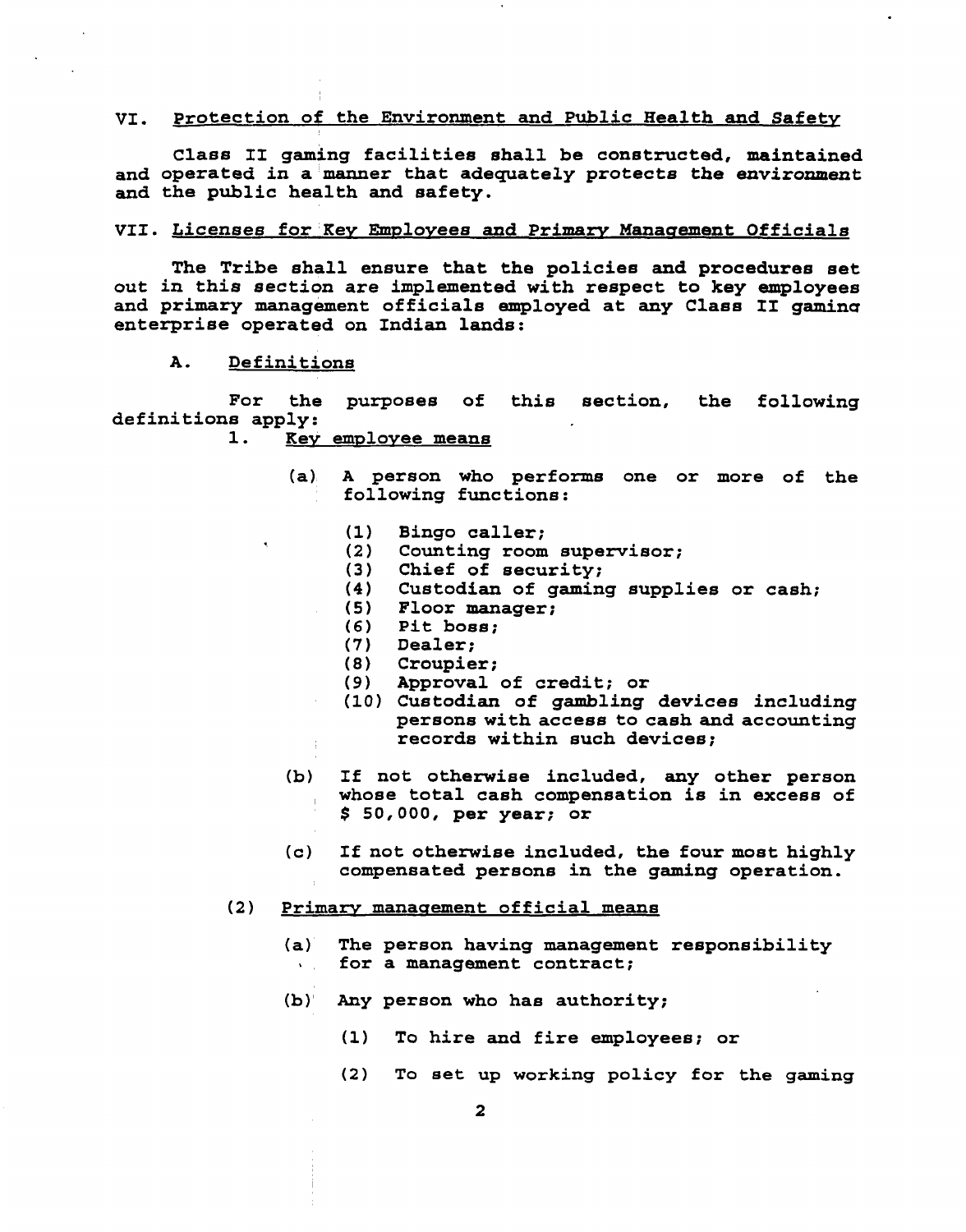#### **operation; or**

# **(c) The chief financial officer or other person who has financial management responsibility.**

### **B. Avplication Forms**

**1. The following notice shall be placed on the application form for a key employee or a primary management**  official before that form is filled out by an applicant:

**In compliance with the Privacy Act of 1974, the following information is provided: Solicitation of the information on this form is authorized by 25 U.S.C. 2701 et seq. The purpose of the requested information is to determine the eligibility of**  individuals to be employed in a gaming operation. **information will be used by National Indian Gaming Commission members and staff who have need for the information in the**  performance of their official duties. **disclosed to appropriate Federal, Tribal, State, local, or foreign law enforcement and regulatory agencies when relevant to civil, criminal or regulatory investigations or prosecutions or when pursuant to a' requirement by a tribe or the National Indian Gaming Commission in connection with the hiring or firing of an employee, the issuance or revocation of a gaming license, or investigations of activities while associated wit a tribe or gaming operation. Failure to consent to the disclosures indicated in this notice will result in a tribes's being unable to hire you in a primary management official or employee position.** 

**The disclosure of your Social Security Number (SSN) is voluntary. However, failure to supply a SSN may result in errors in processing your application.** 

**2. Existing key employees and primary management officials shall be notified in writing that they shall either:** 

- **(a) Comple'te a new application form that contains a Privacy Act Notice: or**
- **(b) Sign a statement that contains the Privacy Act notice and consent to the routine uses described in that notice.**

**3. The following notice shall be place on the application fonn for a key employee or a primary official before that form is filled out by an applicant.** 

> **A false statement on any part of your application may be grounds for not hire you, or for firing you**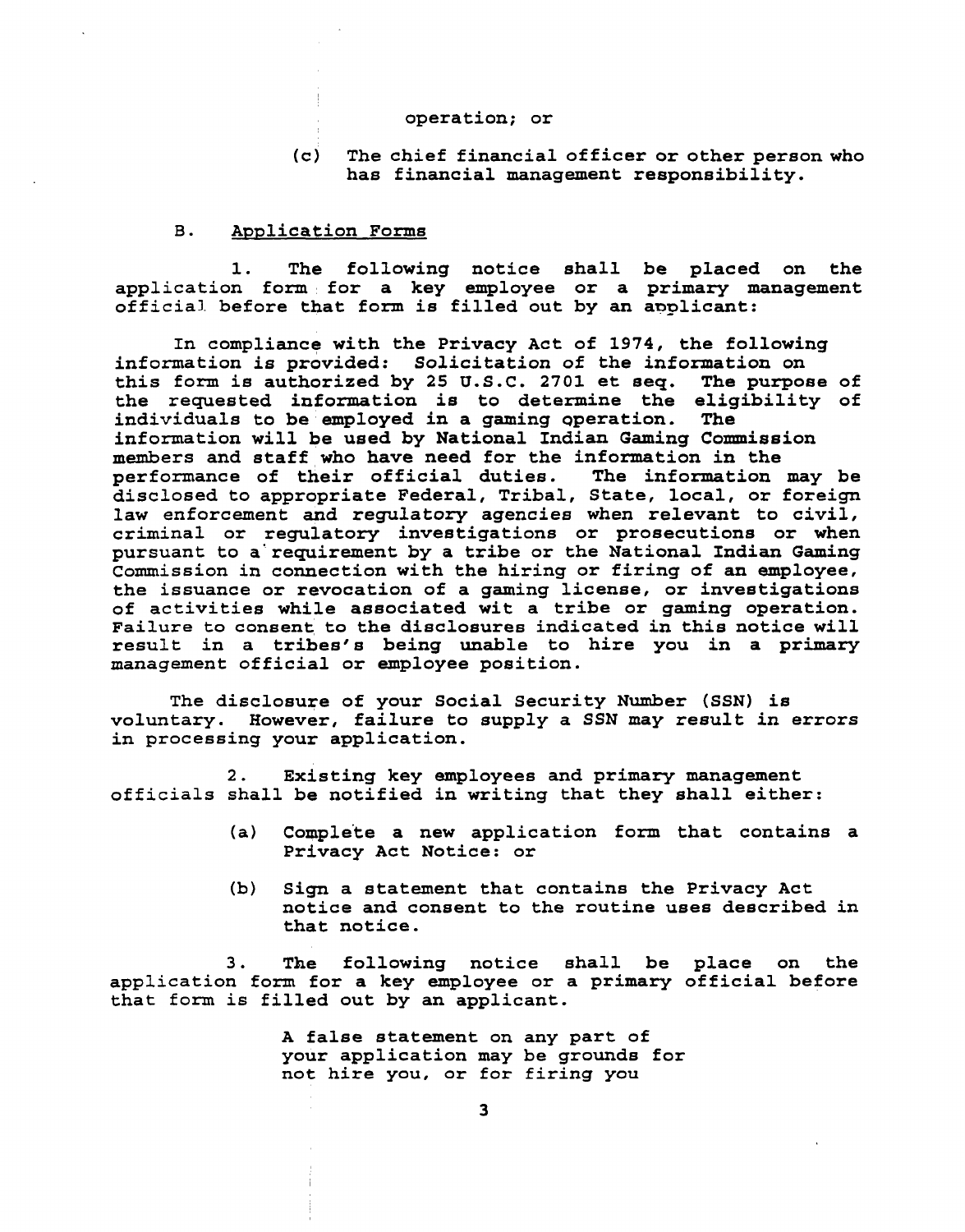**after you begin work. Also, you may be punished for fine or imprisonment. (u.s. Code, Title 18, Section 1001.)** 

**4. The Tribe shall notify in writing existing key employees and primary management of ficials that they shall either:** 

- **(a) Complete a new application form that contains a notice regarding false statements; or**
- **(b) Sign a statement that contains the notice regarding false statements.**
- **C.** Background Investigations

**1. The Tribe shall request from each primary management official and from each key employee all of the following information:** 

- **(a) Full name, other names used (oral or written),**  social security number(s), birth date, place of **birth, citizenship, gender, all languages (spoken or written)** ;
- **(b) Currently and for the previous 5 years; business and employment positions held, ownership interest in those businesses, business and residence addresses, and drivers license numbers;**
- **(c) The names and current addresses of at least three personal references, including one personal reference who was acquainted with the applicant during each period of residence listed under paragraph (1) (b) of this section;**
- **(d) Current business and residence telephone numbers;**
- **(e) A description of any existing and previous business relationships with Indian tribes, including**   $ownership interest in those business;$
- **(f) A description of any existing and previous business relationships with the gaming industry generally, including ownership interests in those businesses;**
- **(g) The name and address of any licensing or regulatory agency with which the person has filed an application for a license or permit related to gaming, whether or not such license or permit was granted;**
- **(h) For each felony for which there is an ongoing**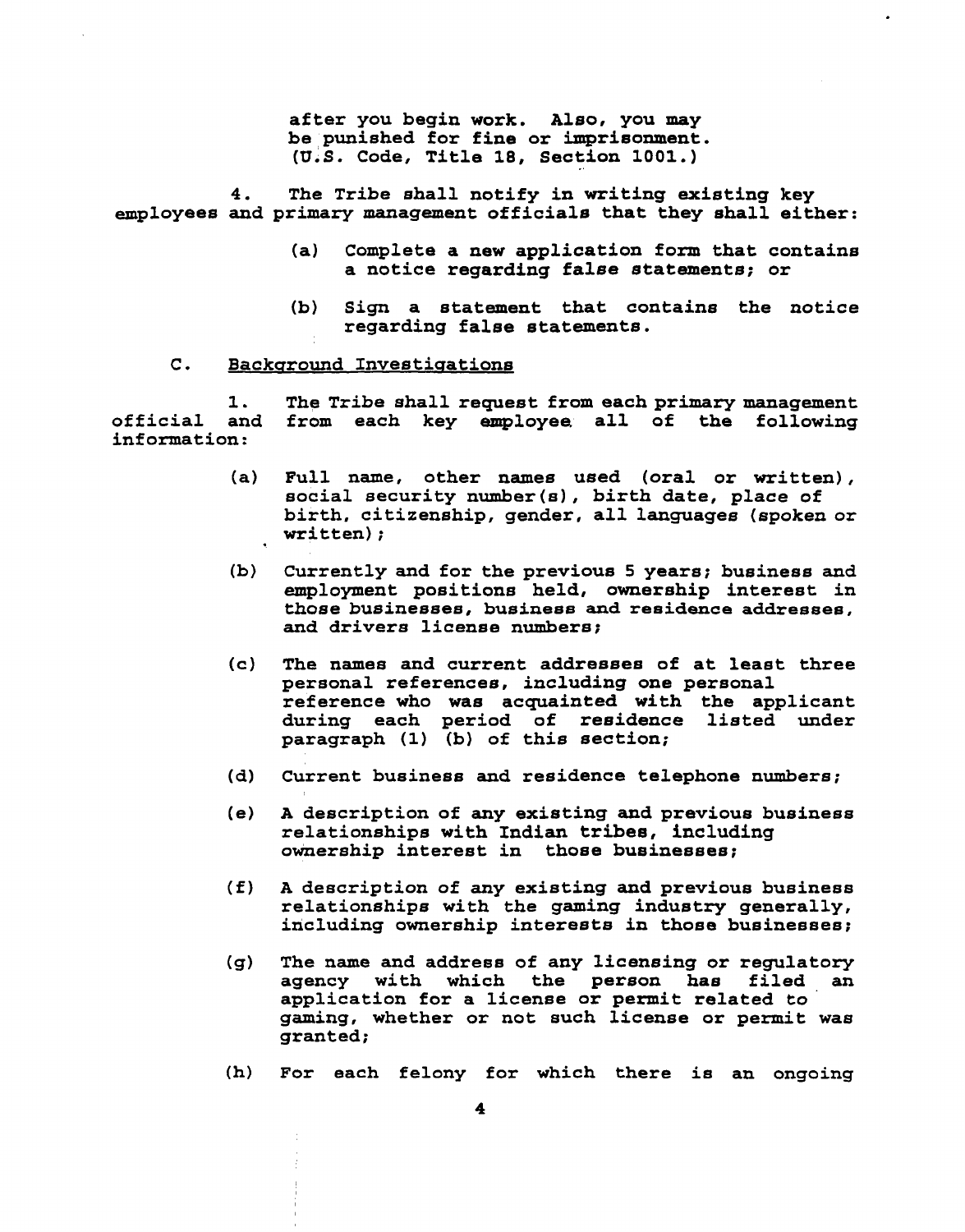**prosecution or a conviction, the charge, the name and address of the court involved, and the date and disposition if any;** 

- **(i) For each misdemeanor conviction or ongoing misdemeanor prosecution (excluding minor traffic violations), within 10 years of the date of the application, the name and address of the court involved and the date and disposition;**
- **(j 1 For each criminal charae (excluding minor traffic charges), whether or not there is a conviction, if such criminal charge is within ten years of the date of the application and is not otherwise listed pursuant to paragraph (1) (h) or (1) (i) of this section, the criminal charge, the name and address of the court involved and date and disposition;**
- **(k) d he name and addreaa of any licensing or regulatory agency with which the person has filed an application for an occupational license or permit, whether or not such license or permit was granted;**
- **(1)' A current photograph;**
- **(m) Any other information the Tribe deems relevant; and**
- **(n) Fingerprints consistent with procedures adopted by the Tribe according to 25 C.F.R. 522.2(h).**

**2. The Tribe shall conduct an investigation sufficient**  to make a determination under subsection **D** below. In conducting a **background investigation, the Tribe or its agent shall promise to keep confidential the identity of each person interviewed in the course of the investigation.** 

#### D. **Eliuibility Determination**

**The Tribe shall review a person's prior activities, criminal record, if any, and reputation, habits and associations to make a finding concerning the eligibility of a key employee or primary**  management official for employment in a gaming operation. **Tribe determines that employment of the person poses a threat to the public interest or to the effective regulation of gaming, or creates or enhances dangers of unsuitable, unfair, or illegal practices and methods and activities in the conduct of gaming, a tribal gaming operation shall not employ that person in a key employee or primary management official position.** 

E. Procedures for Forwarding Applications and Reports for Key Employees and Primary Management Officials to the **~ational Indian Gaminq Commission**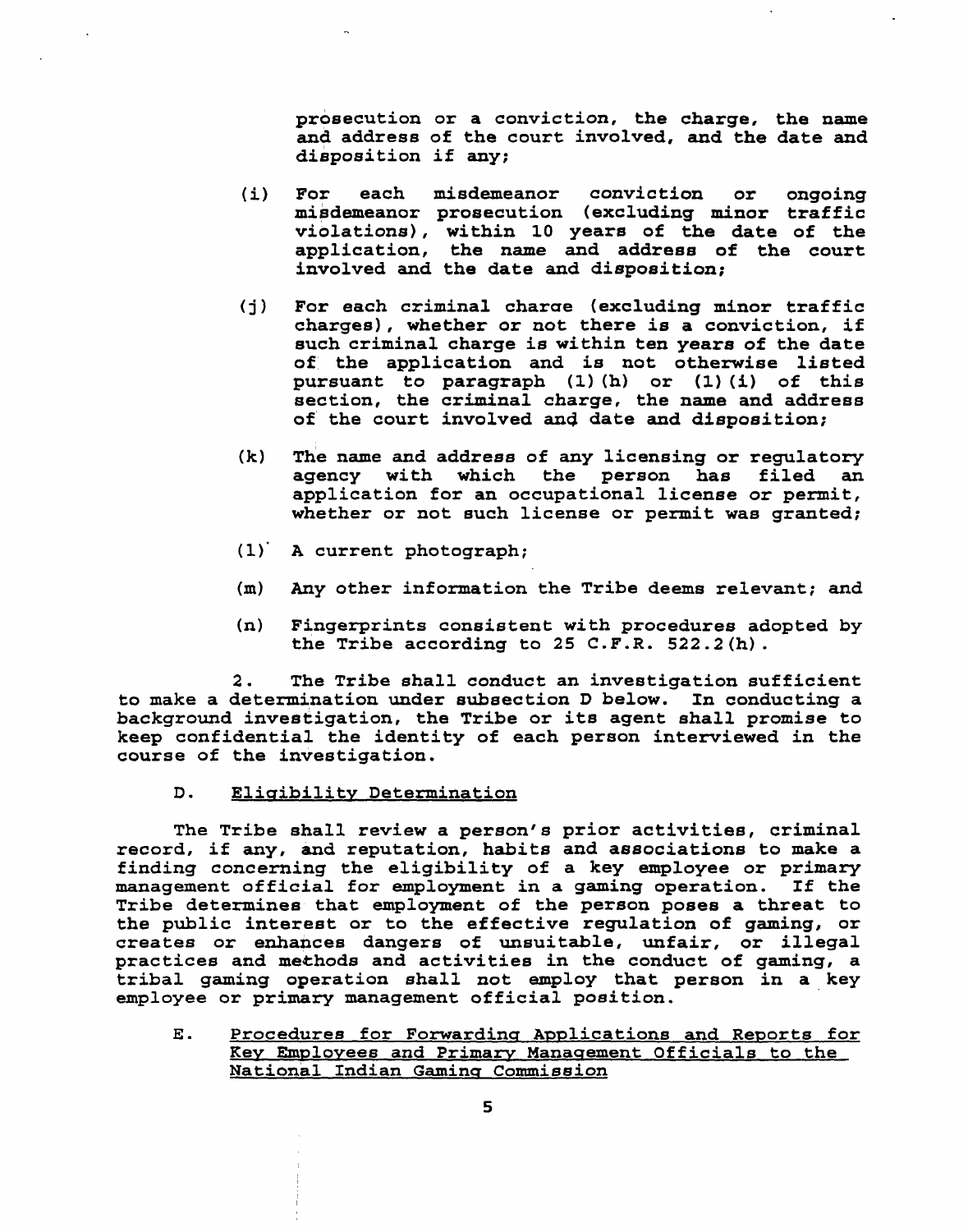**1. When a key employee or primary management official**  begins work at a gaming operation authorized by this Ordinance, the **Tribe shall forward to the National Indian Gaming Commiseion a completed application for employment an3 conduct the background investigation andmake the determination referred to in subsection D of this section.** 

**2. The Tribe shall forward the report referred to in subsection F of this section to the National Indian Gaming Commission within sixty days after an employee begins work or within sixty days of the approval of this ordinance by the Chairman of the National Indian Gaming Commission.** 

**3. The gaming operation shall not employ as key employee or primary management official ap person who does not have a license after ninety days.** 

#### $\mathbf{F}$ . Report to the National Indian Gaming Commission

**1. Pursuant to the procedures set out in subsection E of this section, the Tribe shall prepare and forward to the National Indian Gaming commission an investigative report on each background investigation. An investigative report shall include all of the following:** 

- **(a) Steps taken in conducting a background investigation;**
- 
- **(b) Results obtained; (c) Conclusions reached; and**
- The basis for those conclusions.

**2. The Tribe shall submit, with the report, a copy of the eligibility 'determination made under subsection D of this section.** 

**3. If a license is not issued to an applicant, the** 

- **Tribe;**
- **(a) Shall notify the National Indian Gaming Commiseion; and**
- **(b) May forward copies of its eligibility determination and investigative report (if any) to the National Indian Gaming Commission for inclusion in the Indian Gaming Individuals Records System.**

**4. With respect to key employees and primary management officials, the Tribe shall retain applications for employment and reports (3. f any) of background investigations for inspection by' the**  Chairman of the National Indian Gaming Commission or his or her **designee for no less than three years from the date of termination of employment.**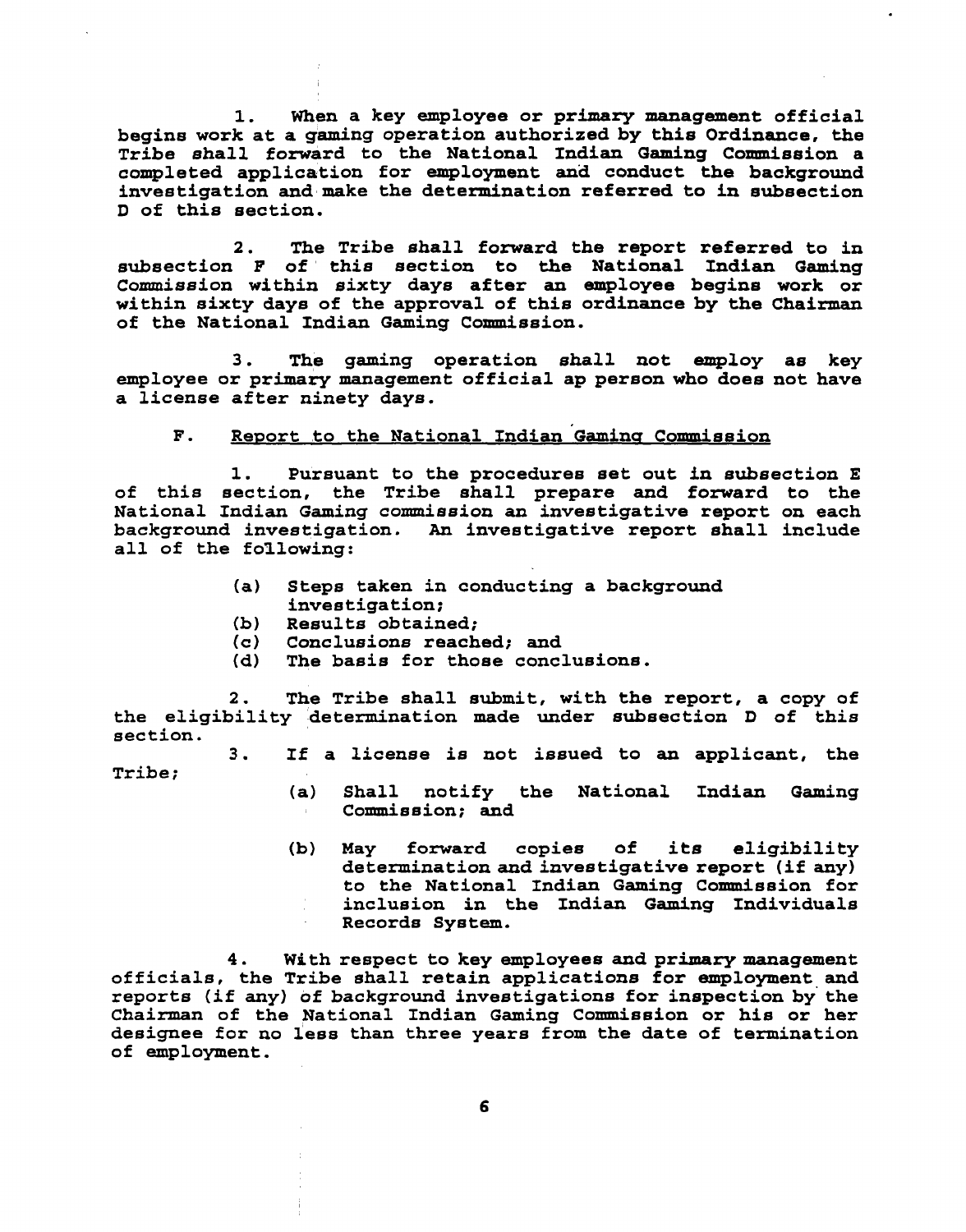# G. Granting a Gaming License

**1. If, within a thirty day period after the National Indian Gaming Commission received a report, the National Indian Gaming commission notifies the tribe that it has no objection to the issuance of a license pursuant to a license application filed by key employee or a primary management official for whom the Tribe has provided an application and investigative report to the National Indian Gaming Commission, the Tribe may issue a license to such applicant.** 

**2. The Tribe shall respond to a request for additional information from the Chairman of the National Indian Gaming Commission concerning a key employee or a primary management official who is the subject of a report. Such a request shall suspend the thirty day period under paragraph GI, of this section until the Chairman of the National Indian Gaming receives the additional information.** 

**3. If, within the thirty day period described above,**  the National Indian Gaming Commission provides the Tribe with a **statement itemizing objections to the issuance of a license to a key employee or to a primary management official for whom the Tribe**  has provided an application and investigative report to the **National Indian Gaming Commission, the Tribe shall reconsider the application, taking into account the objections itemized by the National Indian Gaming commission. The Tribe shall make the final decision whether to issue a license to such applicant.** 

#### **H. License Suspension**

**1. If, after the issuance of a gaming license, the**  Tribe receives from the National Indian Gaming Commission reliable **information indicating that a key employee or a primary management official is not eligible for employment under Subsection D above, the Tribe shall suspend such license and shall notify in writing the licensee of the suspension and the proposed revocation.** 

**2. The Tribe shall notify the licensee of a time and a place for a hearing on the proposed revocation of a license.** 

**3. After a revocation hearing, the Tribe shall decide to revoke or to reinstate a gaming license. The Tribe shall notify the National Indian Gaming Commission of its decision.** 

# **VIII** . **License Locations**

**The Tribe shall issue a separate license to each place, facility, or location on Indian lands where Class I1 gaming is conducted under this Ordinance.**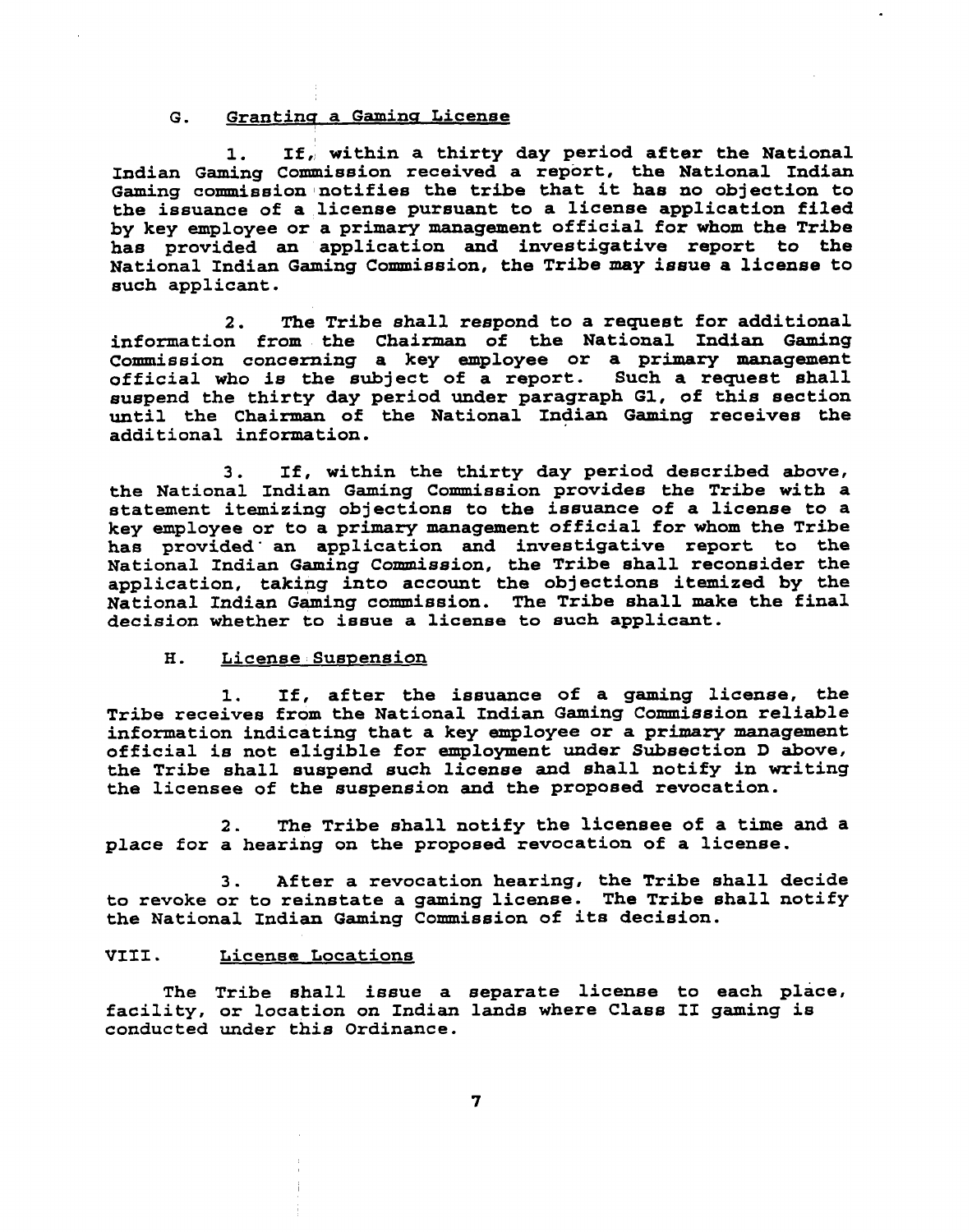# **Ix. Remeal** <sup>I</sup>

**All prior gaming Ordinances are hereby repealed.** 

# **X.** Effective Date, Amendment, Repeal

**This Ordinance shall be adopted by a mailed ballot vote. A majority**  vote of those actually voting in such election shall determine **pasaage. This Ordinance shall be mended or repealed by a mailed ballot vote in whfch two-thirds of thoae actually voting cast a vote calling for such amendment or repeal.** This **Ordinance shall be**  effective upon approval by the National Indian Gaming Commission.

### **CERTIFICATION**

As chairperson and Council of the Cahuilla Band of Indians, **we**  do hereby certify that the above Ordinance No. **2** was adopted by the General Council of the Cahuilla Band of Indians on the 10th day of Septenber 1994, by a duly called and noticed mailed ballot vote of 42 for, 5 against and 0 abstaining, and said ordinance has not been rescinded or amended in any way.

Michelle Salgado, chairpbrsox Leroy **Salgado,** Vice-Chairperson

Mangle<br>dr/gal, Comcil Member

Walge Clinse - Patricia hura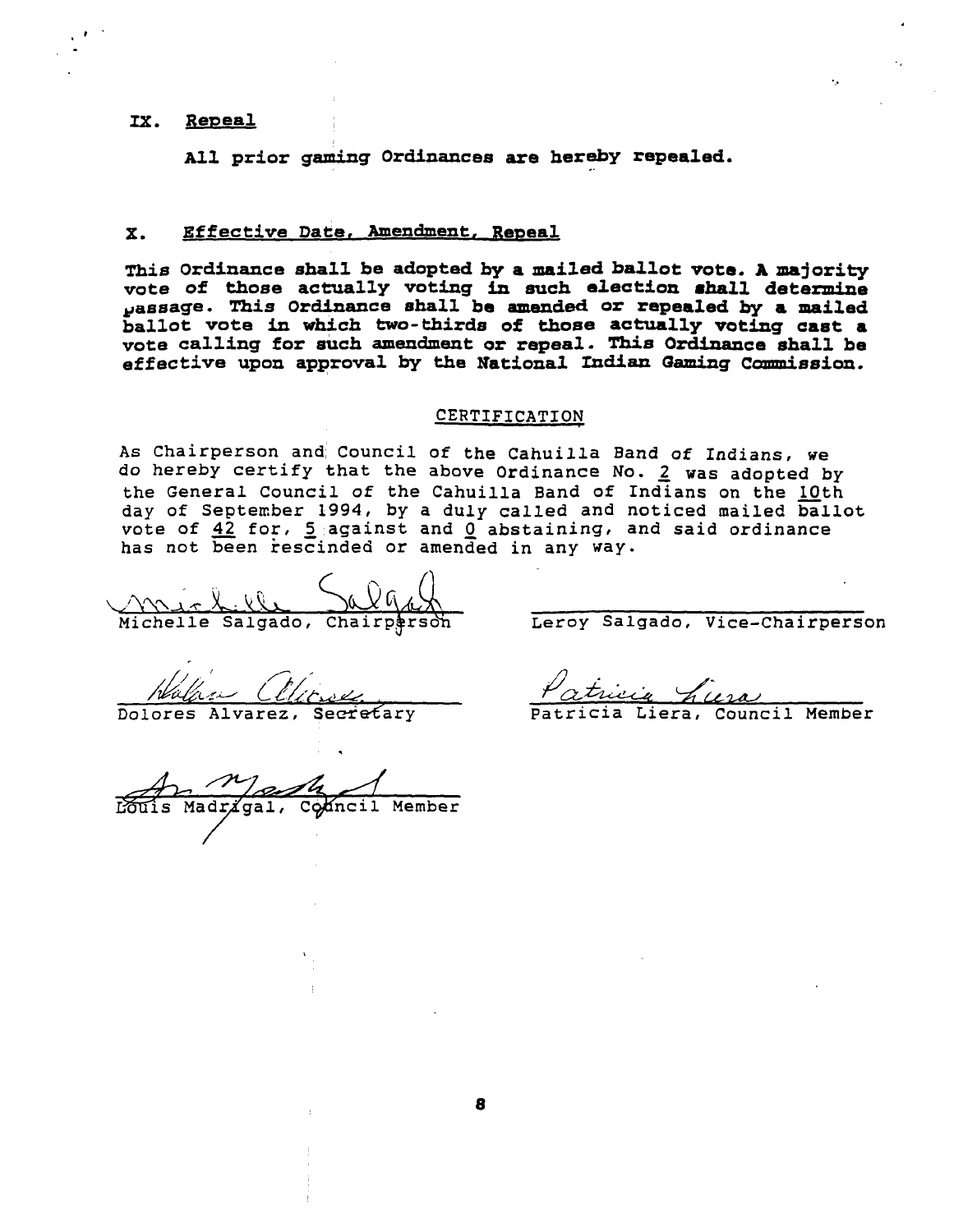# **ATTACHMENT NO. 1**

# **PROCEDURES FOR BACKGROUND INVESTIGATIONS OF KEY EMPLOYEES AND PRIMARY MANAGEMENT OFFICIALS OF THE CAHUILLA TRIBAL GAMING FACILITY**

1. Responsibility for the Investigations. The Cahuilla Band of Indians (hereafter Band or Tribe), through the Cahuilla Gaming Commission, appointed by the Cahuilla General Council, shall be responsible for ensuring that background investigations are conducted concerning all key employees and primary management officials, as defined in section **7(A)** of the Tribe's Class II Gaming Ordinance, of its tribal gaming facility, as required by 25 C.F.R. section 522.2(b).

2. Conduct of the Background Investigations. The Tribe designates the Cahuilla Gaming Commission to conduct said background investigations.

3. Procedures for the Background Investigations. In order to provide a basis for the Tribe, through its appointed gaming commission, to make a finding concerning the eligibility for employment in a gaming operation, said background investigations shall include:

a. Verification by written or oral communication of the information submitted by the applicant;

b. An inquiry into the applicant's prior activities, criminal record, if any, and reputation, habits and associations;

c. Interviews wlth a sufficient number of people such as former employers, personal references, and others with sufficient knowledge of said applicant;

d. Documentation setting forth the disposition of all potential problem areas and disqualifying information which is obtained;

e. The obtaining and processing of fingerprints from each applicant. The Tribe has created the Cahuilla Police Department, Background's Unit, to assist the Gaming Commission, and designates that agency to obtain said fingerprinting, and designates the National Indian Gaming Commission to process said fingerprint cards through the Federal Bureau of Investigation.

 $\mathbf{1}$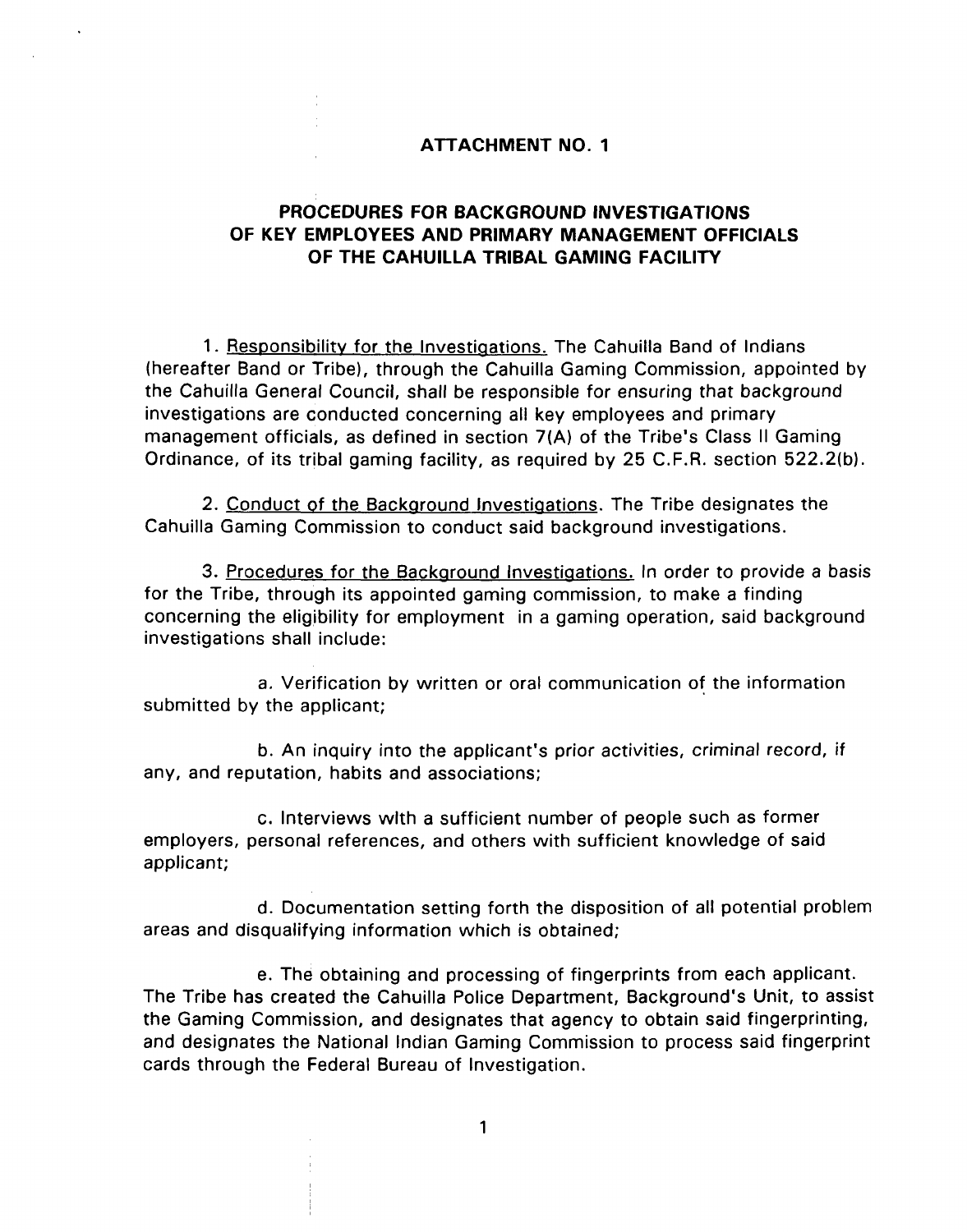4. Reports Regarding the Background Investigations. Reports regarding all background investigations shall be reviewed and approved by the Tribe's gaming commission. Said reports shall set forth the following:

a. The steps taken in conducting the background investigations;

b. The results obtained.

c. The conclusions reached; and

d. The bases for those conclusions.

5. Submission of Reports to Commission. The members of the Cahuilla Gaming Commission, appointed by the General Council of the Cahuilla Tribe, shall be responsible for submitting the reports referred to above to the National Indian Gaming Commission.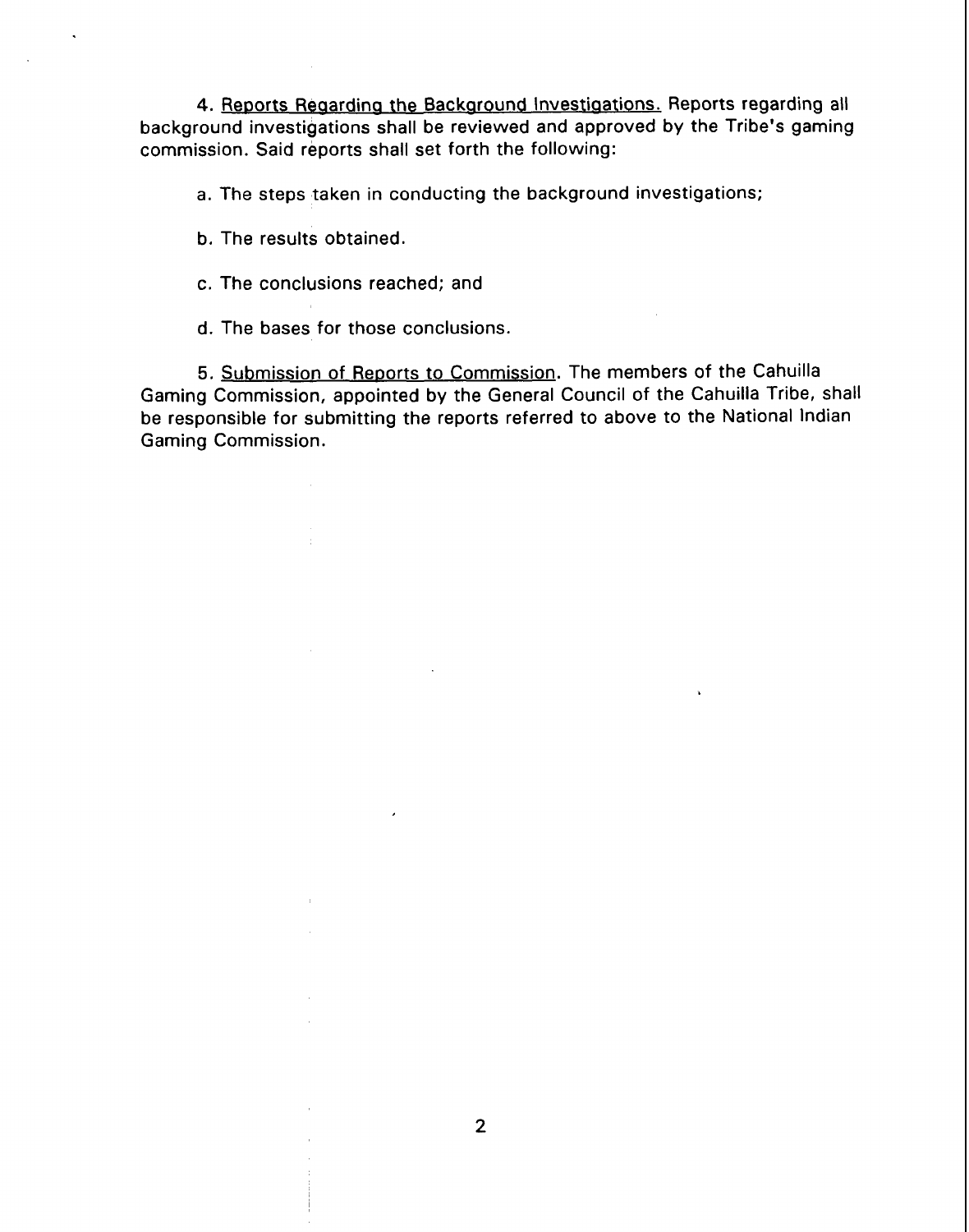#### **ATTACEWENT NO. 2**

#### **RESOLUTION OF DISPUTES**

# **1. Dispute Resolution Procedures.**

(a) Whenever a patron of the gaming facility disputes the resolution of a conflict by the Manager of the gaming facility or its employee(s), whether such dispute concerns payment of alleged winnings to a patron or other matters, and the Manager and the patron are unable to resolve the dispute to the satisfaction of the patron, Manager shall inform the patron of his/her right to request that the Cahuilla Gaming Commission conduct an investigation. The Cahuilla Gaming Commission shall conduct whatever investigation it deems necessary and shall determine what resolution of the dispute shall be made.

(b) **Notice to Patrons**. Within thirty (30) days after the date that the Cahuilla Gaming Commission first receives notification from the Manager or a request to conduct an investigation from a patron, the Cahuilla Gaming Commission shall mail written notice by certified mail, return receipt requested, to the Manager and to the patron setting forth the decision resolving the dispute.

(c) **Effective Date of Decision.** The decision of the Commission is effective on the date it is received by the aggrieved party, as reflected on the return receipt.

(d) Within thirty (30) days after the date of receipt of

**1**